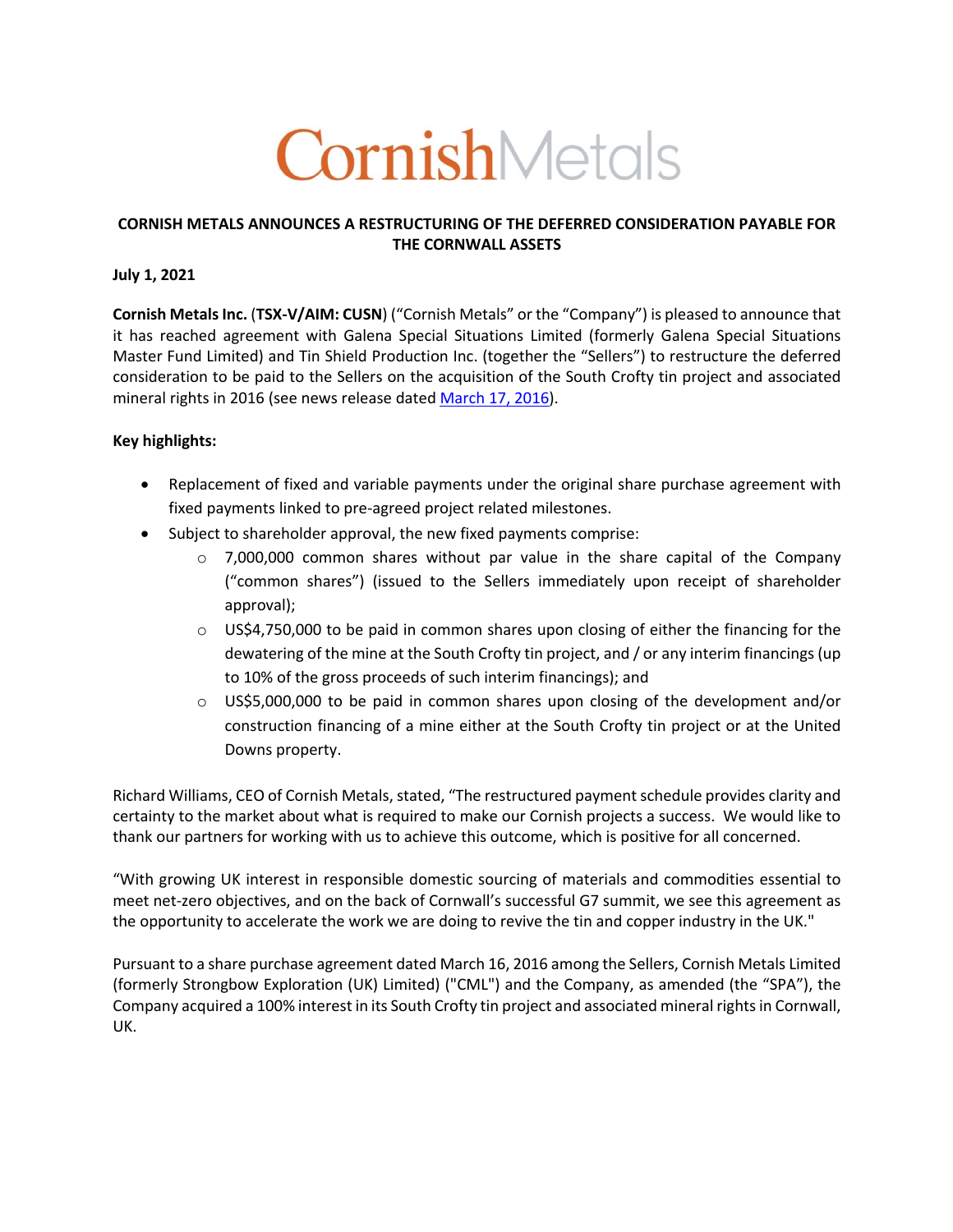On June 30, 2021, the Company, CML and the Sellers entered into a side letter (the "Side Letter") to amend certain terms and conditions of the deferred consideration which may become payable to the Sellers under the SPA (the "Amendments").

Prior to entering into the Side Letter, the balance of consideration payable to the Sellers pursuant to the SPA (the "Prior Deferred Consideration") was as follows:

- (a) the issuance to the Sellers, in aggregate, of 2,000,000 common shares of the Company following the delivery of a positive feasibility study or commencement of commercial production for the South Crofty tin project, whichever occurs first; and
- (b) a cash and/or common share payment (at the election of CML) to the Sellers equal to 25% of the after-tax net present value ("NPV") of the South Crofty tin project upon making a decision to go into production. In the event that the Company's market capital on a non-diluted basis is less than the NPV when such a production decision is made, CML will pay the equivalent of 25% of the Company's market capital to the Sellers (the "Market Cap Payment") and an amount equal to the 25% of the NPV less the Market Cap Payment will be paid out as a 5% net profits interest from the date of the production decision, as determined pursuant to the SPA.

Subject to the receipt of shareholder approval for the issue of common shares pursuant to the Amendments ("Shareholder Approval") and all necessary regulatory approvals in connection with the transactions contemplated under the Side Letter, including the approval of the TSX Venture Exchange, the provisions in the SPA relating to the Prior Deferred Consideration will, pursuant to the Amendments, be deleted and replaced in their entirety with the following deferred consideration:

- (a) 7,000,000 common shares to be issued by the Company to the Sellers following the receipt of Shareholder Approval;
- (b) US\$9,750,000, to be paid by CML to the Sellers as follows:
	- (i) a maximum of US\$4,750,000, to be paid as follows:
		- 1. an amount equal to 10% of the gross proceeds of any financings by the Company; and
		- 2. on a decision made by the Company to proceed with a financing for the dewatering of the mine at the South Crofty tin project, an amount equal to US\$4,750,000 (less the aggregate of any payments made pursuant paragraph  $(b)(i)(1)$  above); and
	- (ii) the balance of the US\$9,750,000 which has not already been paid pursuant to paragraph (b)(i) above, to be paid on a decision made by the Company to proceed with the development and/or construction of a mine either at the South Crofty tin project or at the United Downs property,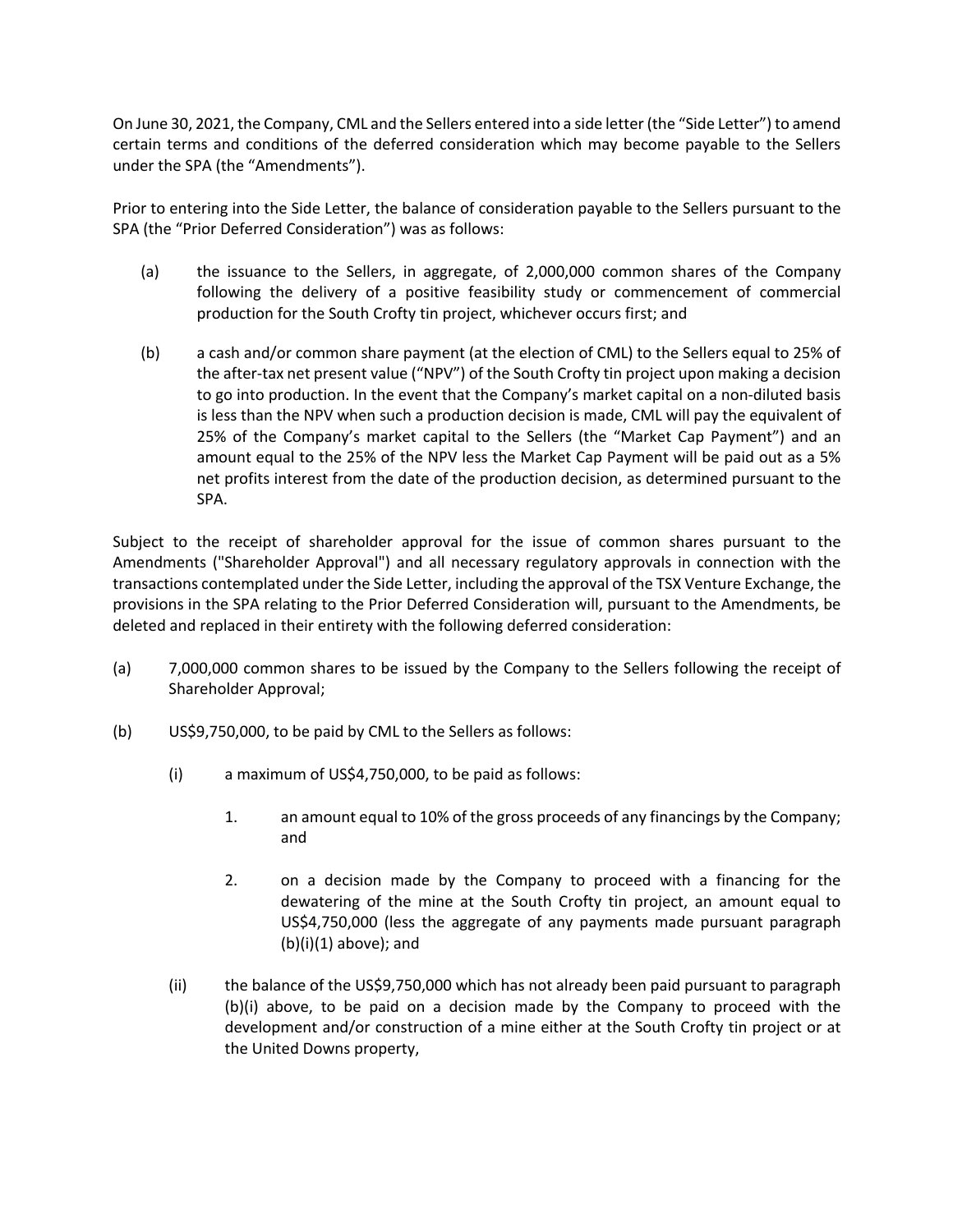with such payments to be satisfied by the Company issuing to the Sellers on the closing of the financings referred to, or required to fund the implementation of the decisions, in paragraphs (b)(i) and (b)(ii) above, that number of common shares that is equal in value to the relevant payment due to the Sellers divided by either:

- (iii) the issue price of any new equity issued to the existing or third party investors under any relevant financing; or
- (iv) if such financing does not include an equity component, the price equal to the 20 day volume weighted average price of the common shares calculated using the 20 business days immediately prior to the date on which such common shares are required to be issued; or
- (v) in the case of any part of the payment due under paragraph (b)(ii) above which is in excess of US\$5,000,000, the volume weighted average price of the common shares issued to the Sellers pursuant to paragraph (b)(i)(1) above.

Each tranche of common shares will be subject to a four month hold period from the date of issue.

Shareholders will be asked to provide Shareholder Approval at the Company's Annual General and Special Meeting to be held by live audio teleconference on July 30, 2021. For more information, please see the Company's management information circular dated June 30, 2021 which will be available on the Company's profile on SEDAR at www.sedar.com.

#### **ABOUT CORNISH METALS**

Cornish Metals completed the acquisition of the South Crofty tin and United Downs copper / tin projects, plus additional mineral rights located in Cornwall, UK, in July 2016 (see Company news release dated July 12, 2016). The additional mineral rights cover an area of approximately 15,000 hectares and are distributed throughout Cornwall. Some of these mineral rights cover old mines that were historically worked for copper, tin, zinc, and tungsten.

For additional information please contact: In North America: Irene Dorsman at +1 (604) 200 6664 or by e-mail at irene@cornishmetals.com

| SP Angel Corporate Finance LLP Tel:<br>(Nominated Adviser & Joint<br>Broker) |                                                                    | +44 203 470 0470 |
|------------------------------------------------------------------------------|--------------------------------------------------------------------|------------------|
|                                                                              | <b>Richard Morrison</b><br>Charlie Bouverat<br><b>Grant Baxter</b> |                  |
| Hannam & Partners<br>(Joint Broker)                                          | Tel:                                                               | +44 207 907 8500 |
|                                                                              | Matthew Hasson                                                     |                  |